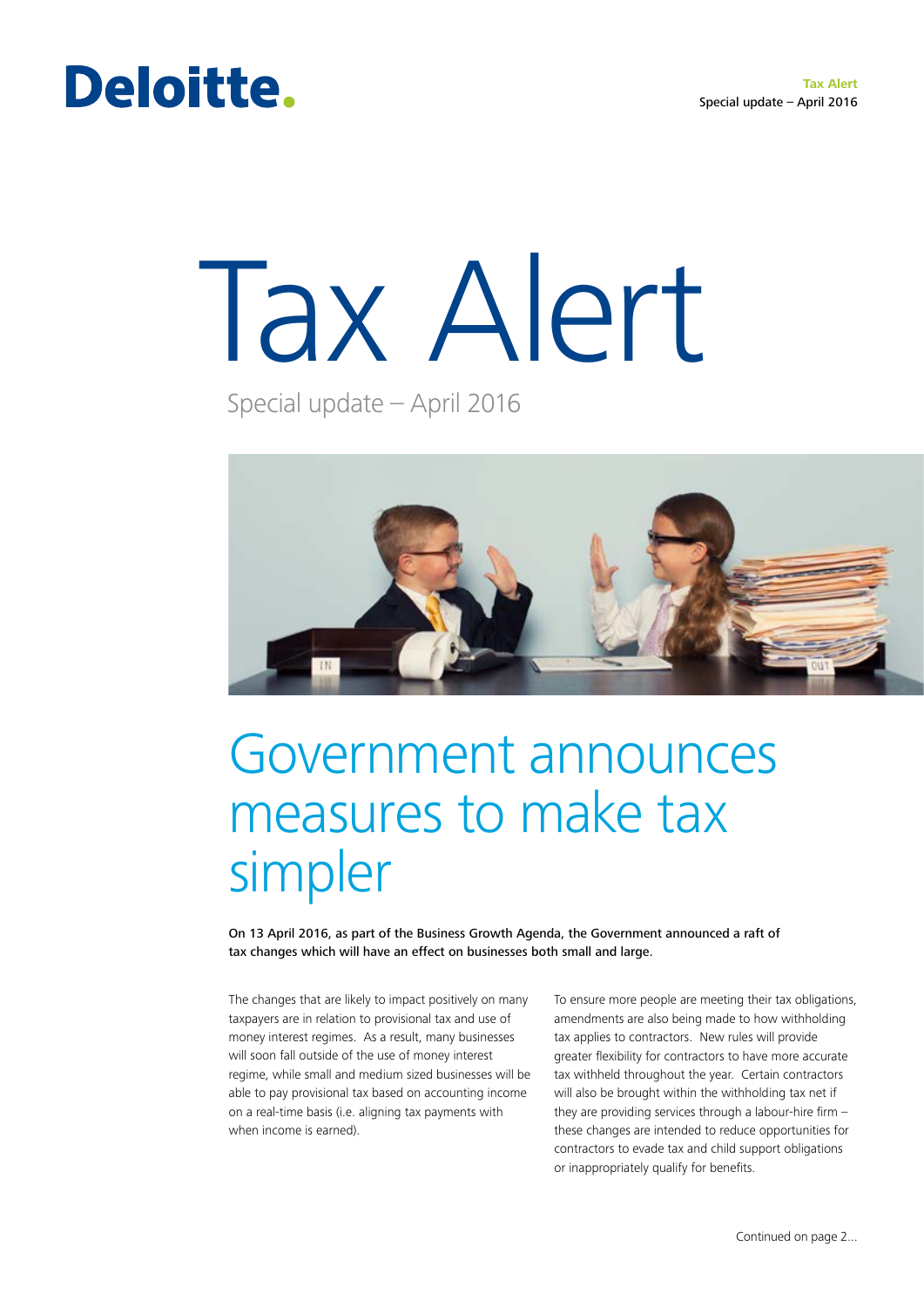Other initiatives announced are:

- Removing incremental late payment penalties from GST, provisional tax, income tax and working for families tax credits;
- Removing the requirement for RWT certificates of exemption to be renewed annually;
- Increasing the self-correction threshold for tax errors from \$500 to \$1000;
- Increasing the threshold to allow more taxpayers to pay FBT annually rather than quarterly;
- Simplifying FBT for close companies who provide motor vehicles to shareholder-employees;
- Simplifying the process for businesses claiming deductions for use of motor vehicles and home office space;
- Sharing information about significant tax debts with credit reporting agencies; and
- Sharing information with the Companies Office.

There is a raft of fine detail contained within the 78 page officials' issues paper released, some of which may be refined further before making its way into legislation in August 2016. Most new initiatives will apply from 1 April 2017 (being the 2018 tax year).

Further details on the key changes are outlined below, followed with our thoughts on the proposals.

#### **Provisional tax and use of money interest regimes**

- Currently, individual taxpayers with residual income tax ("RIT") of less than \$50,000 are broadly not subject to use of money interest until terminal tax date, unless they have chosen to use the estimation method rather than the standard uplift method in order to calculate their provisional tax. This is more commonly referred to as the "safe harbour" threshold. It is proposed that this threshold be increased to \$60,000 and extended to all taxpayers. This is great news for trusts and companies.
- Use of money interest will be removed for the first two provisional tax instalments for all taxpayers who fall outside of the above safe harbour threshold and who use the standard uplift method to calculate and pay provisional tax. At the final instalment

taxpayers will be able to square up their provisional tax payments with what they expect actual RIT to be. Use of money interest will only apply from the third provisional tax instalment date if there is a shortfall at that point. As the third instalment is after year end it is expected that taxpayers should have an accurate idea of what the RIT for the year will be to allow an accurate payment to be made.

- Consistency requirements will be introduced for related parties and to prevent switching between methods in certain situations.
- Tax pooling can continue to be used.
- A new optional Accounting Income Method ("AIM") for calculating provisional tax is proposed for smaller taxpayers (provisional taxpayers with a turnover of \$5 million or less). This method will use accounting information generated by accounting software for a period as the basis for calculating the tax liability for the period. The idea is that the calculation and payment will be on a real-time basis and become part of running the business - instead of an extra process. This method will allow tax payments to match when income is earned, with the added benefit that if tax has been overpaid during the year the excess can be refunded immediately. At this stage the Government is inviting submissions on the AIM proposals, particularly on software providers' ability to build this capability and the threshold to applying the rules. This new regime will be available from the 2019 income year.

## Deloitte comment

There is no doubt that the announcements are positive overall for both businesses of all sizes and individual taxpayers. It is pleasing to see that the Government has taken on board the feedback they have received from businesses that provisional tax is a bugbear for many. High amounts of stress can be caused by needing to accurately forecast annual profits months in advance and being subject to punitive interest charges if they get it wrong. The creation of payment options which remove interest charges from the mix is a great positive step.

There will be some upfront compliance costs for businesses as they get to understand the raft of additional optional rules which they can potentially apply, but with time businesses will likely settle on a provisional tax method which suits their needs. There are also a number of avoidance rules buried in the detail to ensure that taxpayers cannot "game" how the new rules will work. While there will always be some taxpayers who may seek to be "cute" in what they do, we question whether the extent of this risk is worth the additional complexity being proposed.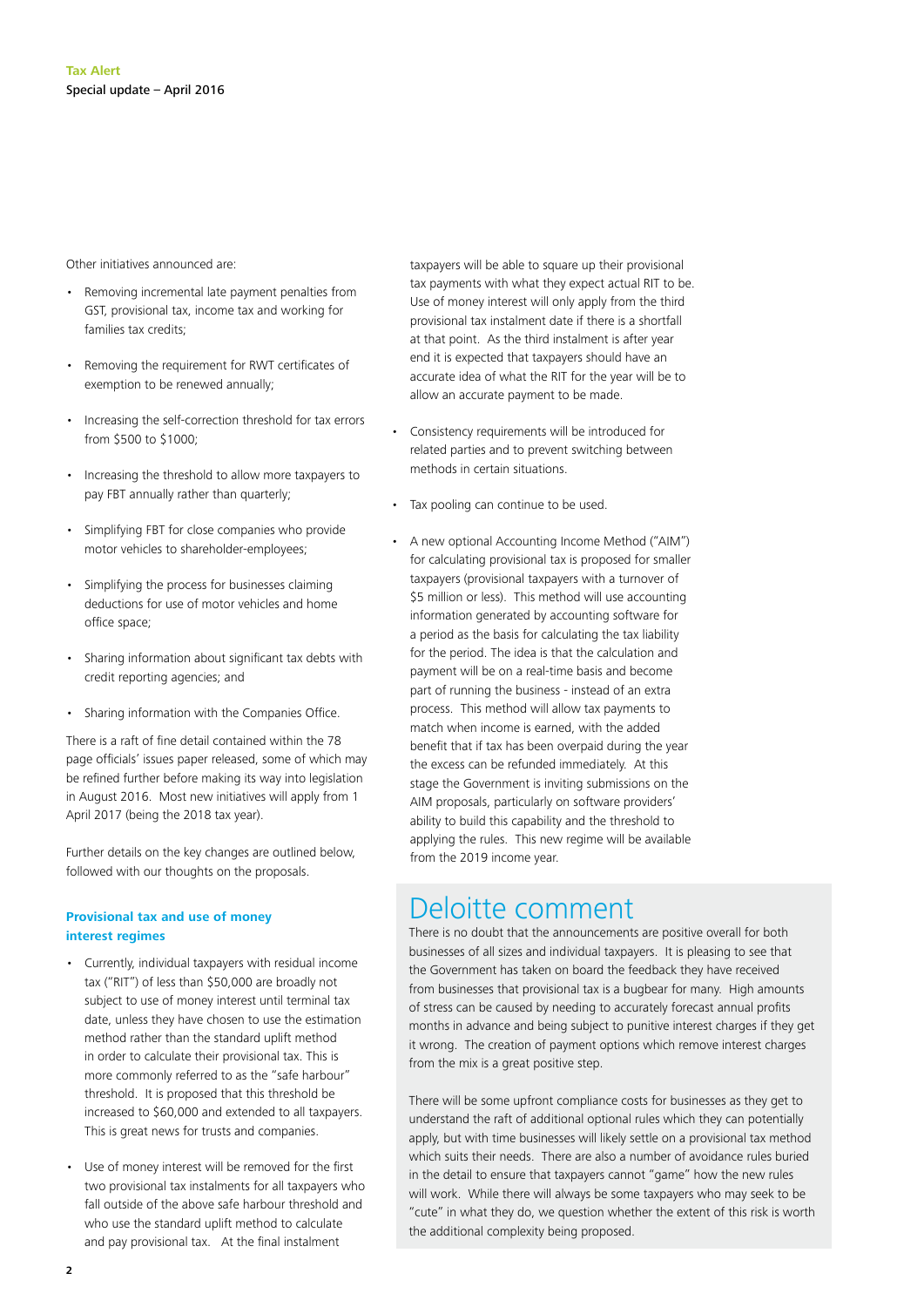## Deloitte comment (cont)

It is great to see that some of the provisional tax proposals will apply to all taxpayers, large and small. While the compliance burden falls hardest on small businesses, in monetary terms it is large businesses who can really feel the pain of use of money interest being applied when there are unexpected fluctuations in income (for example, the financial arrangement rules can still cause unexpected tax liabilities at year end when there are movements in foreign exchange rates or hedging positions).

The Accounting Income Method is designed to be a "pay-as-you-go" option for provisional tax. While this sounds conceptually appealing, it is likely there will be a higher level of complexity involved in undertaking regular tax calculations than the issues paper lets on. It will be critical here to develop a method where taxpayers are able to essentially "push a button" on their software to get an answer that Inland Revenue will accept, in order for the method to get widespread uptake. A major drawback of this method is that it is only intended to apply to taxpayers with a turnover of \$5 million or less. The turnover measure doesn't allow high volume / low profit businesses (such as owner-operator supermarkets and petrol stations) to participate. Officials are interested in getting feedback on the threshold chosen and whether this method would also appeal to larger businesses. Note, this new method won't be available until the 2019 tax year due to the additional complexity which needs to be worked through.

#### **Withholding tax proposals**

The Government is looking at modernising the withholding tax rules to make it easy for people to comply and self-manage their obligations. To this end it is proposed:

• Contractors will be allowed to select their own withholding tax rate without the need to make an application to Inland Revenue for a special tax code to alter a rate from the rate specified in the schedule for that industry. A contractor could therefore select a higher rate, so that the withholding is more closely matched to their final tax liability and eliminate the

need to pay provisional tax. However, in some cases the Commissioner will still be able to prescribe a rate that must be used where a contractor has been noncompliant; or set a minimum rate (suggested to be 10%) so that it will not be possible to defer or avoid paying tax altogether.

- Where a contractor does not select a rate, it is proposed that a default rate of 20% will apply, and if a contractor does not provide an IRD number, a nondeclaration flat rate of 45% will apply.
- The withholding tax rules will be extended to specifically cover all contractors operating through labour-hire firms. A labour hire arrangement is one where a firm arranges for workers to do work for clients and the labour-hire firm receives payment from the client and pays the worker themselves.

### Deloitte comment

The changes around withholding taxes may not be popular with some parties, however the issues paper does highlight some examples of how the current rules have been abused and used by individuals to obtain social assistance they are not entitled to or to make lower child support payments than they should. Most people can probably appreciate the greater good of getting contractors back in the tax base and paying their fair share.

There may be some detail to be worked through to determine exactly what a "labour-hire arrangement" is as currently this appears to be quite a wide definition. The example in the issues paper suggests as an example that an IT company which is in the business of providing staff to assist other businesses with their projects will be subject to this rule. The devil will be in the legislative detail with regard to defining who will be subject to the labour-hire withholding tax rules, but this could potentially be a significant change for some businesses.

It is great to see that some of the provisional tax proposals will apply to all taxpayers, large and small. While the compliance burden falls hardest on small businesses, in monetary terms it is large businesses who can really feel the pain of use of money interest being applied when there are unexpected fluctuations in income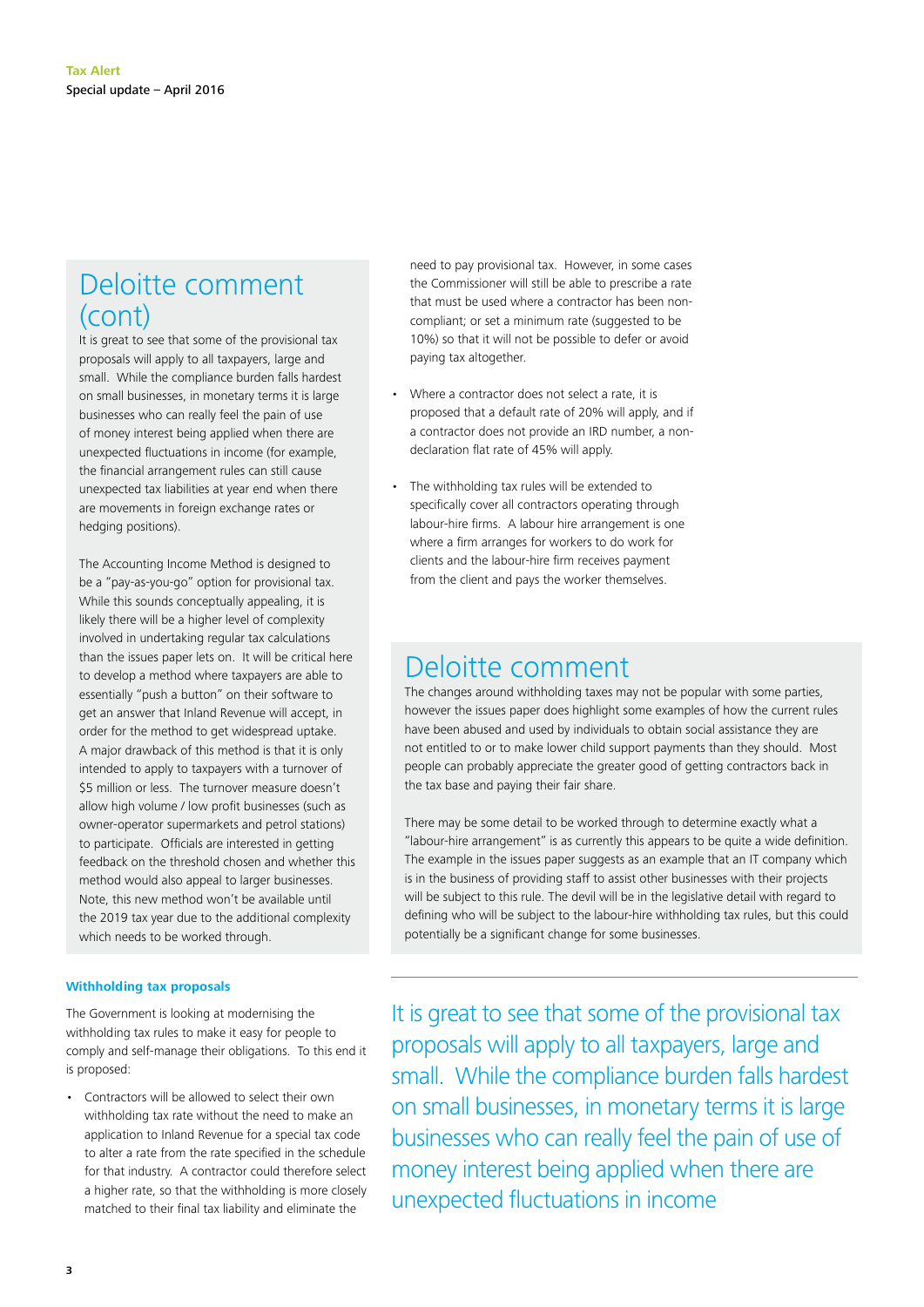#### **Sharing of information**

- Some businesses with cash-flow issues are paying other creditors ahead of paying Inland Revenue because failing to pay the other creditors will affect their credit rating. It is proposed that Inland Revenue will be able to share information about outstanding tax debt in serious cases to credit reporting agencies, as currently this information is subject to secrecy rules and not permitted to be disclosed. If this proceeds, businesses providing credit will be able to make more informed commercial decisions and obtain a more comprehensive picture about a business' total debt position before deciding whether to provide credit. Submissions are invited on the criteria for reporting and the level of information to be disclosed.
	- It is also proposed that Inland Revenue will be able to share certain information with the Companies office to improve the Registrar of Companies' ability to enforce serious offences under the Companies Act so that it can hold non-compliant business and directors responsible for breaching their corporate responsibilities.

# Deloitte comment

These proposals to share information with credit agencies and the Companies Office are a significant change in the current secrecy rules that operate. Removing secrecy rules and improving transparency in serious cases is sensible provided the criteria for disclosure is clear. This will no doubt be welcomed by businesses that deal with debt ridden businesses, non-compliant companies and directors in ignorance.

#### **Other proposals**

- Currently when a tax payment is made late, an initial 1% penalty can be applied, followed by another 4% one-off penalty seven days after. Thereafter a monthly incremental penalty of 1% is imposed until payment. Use of money interest will also accrue. It is proposed to remove the incremental monthly penalty as it is considered that while late payment penalties usually do encourage taxpayers to pay on time, there is a point at which penalties and interest overwhelm small and medium businesses and cease to be effective or simply cannot be repaid using expected cash flow.
- The threshold for self-correcting errors in a subsequent income tax, FBT or GST return will be increased from \$500 to \$1,000 of tax. This is a welcome move which likely catches up with what happens in practice anyway.
- Currently taxpayers must adjust their tax calculations for any accruals of employment income (for example holiday pay accruals, bonuses etc.) which are not paid out by the end of the 63rd day after balance date. This typically involves a taxpayer undertaking additional compliance work to determine the deductible component. The Government proposes that taxpayers will be able to choose to simply add back the full accrual and not bother with the additional compliance of determining any deductible amount.